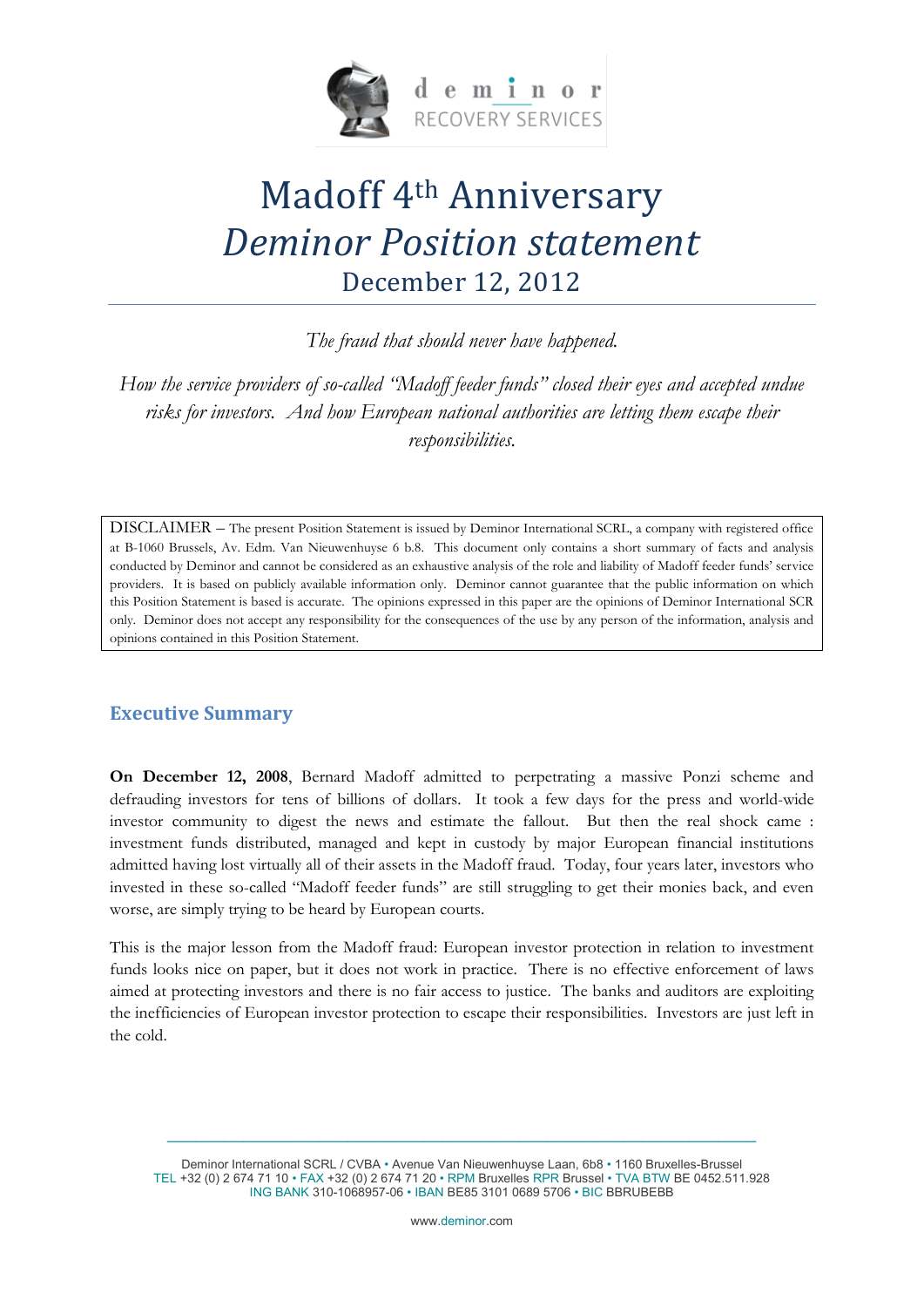Since the Madoff fraud, European authorities have come up with new regulations to avoid that such a horrible fraud would happen again. More regulations, more red tape, more compliance will result in more costs for investors who, at the end of the day, will pay the bill. What is really needed, however, is an urgent focus on effective enforcement. How can we expect financial institutions to comply with new regulations, if they are not held accountable for having violated the old or existing rules?

The problem is not that our legislation is deficient. We do have clear rules in Europe on custodians' and auditors' responsibility in relation to investment funds, such as on responsibilities of due diligence and permanent supervision over sub-contractors, separation of duties of custody and management, reconciliation of assets and transactions, to name only a few. All these rules aimed at protecting investors have been blatantly violated by major financial institutions and auditing firms. Four years after the revelation of the facts, none of them has been held accountable. Worst, as of today, not even a single debate on the merits has taken place before a European court.

In this Position Statement Deminor presents a summary of its findings about why the service providers are responsible for investors' losses, and why they should be held accountable. Most of these findings have been made public by Deminor during press conferences, web cast presentations or presentations at conferences since December 2008, but we believe it is useful, four years after the facts, that the basic message is repeated once more**:** 

**The Madoff fraud did not have to happen, it happened because those who had been appointed to look after the investors' interests failed to carry out their legal and contractual duties.** 

In the light of this observation, the passivity of European courts and regulatory authorities can no longer be justified. Four years after the facts, investors in feeder funds should not have been left with empty hands. If they have not yet recovered a single euro cent, it is because European national authorities have failed to enforce basic investor protection rules.

\*

#### **The very set-up of Madoff feeder funds as UCITS funds was illegal**

European Madoff feeder funds were promoted as funds invested in shares included in the S&P 500 that sought to neutralize market risk by making use of option strategies. They were sold as low-risk investment strategies, characterized by stable returns. They appealed to conservative European investors who had become increasingly risk averse after the 2001-2003 stock market crisis.

While the initial Madoff feeder funds were set up in off-shore financial centers, at a later stage they were also established in Ireland and Luxembourg as funds carrying the UCITS label. Pursuant to European and national UCITS legislation, once these UCITS funds had been approved by the supervisory authorities of an E.U. Member State they could be widely sold to European retail investors across the European Union on the basis of the "European Passport". To be set up as UCITS funds, these funds and the service providers acting for them needed to comply with strict rules relating to risk management, separation of duties, supervision and controls, and investor protection.

The UCITS funds had no resemblance to a Madoff investment at all. Whereas in reality all of the funds' assets had been entrusted to Madoff, his name was not mentioned a single time in the offering circulars. According to the offering circulars, the funds' assets were managed and kept in custody by major European institutions such as UBS and HSBC. In reality, Madoff managed and kept the assets in custody. Not a single investment decision was made by the entities appointed in the offering circulars as the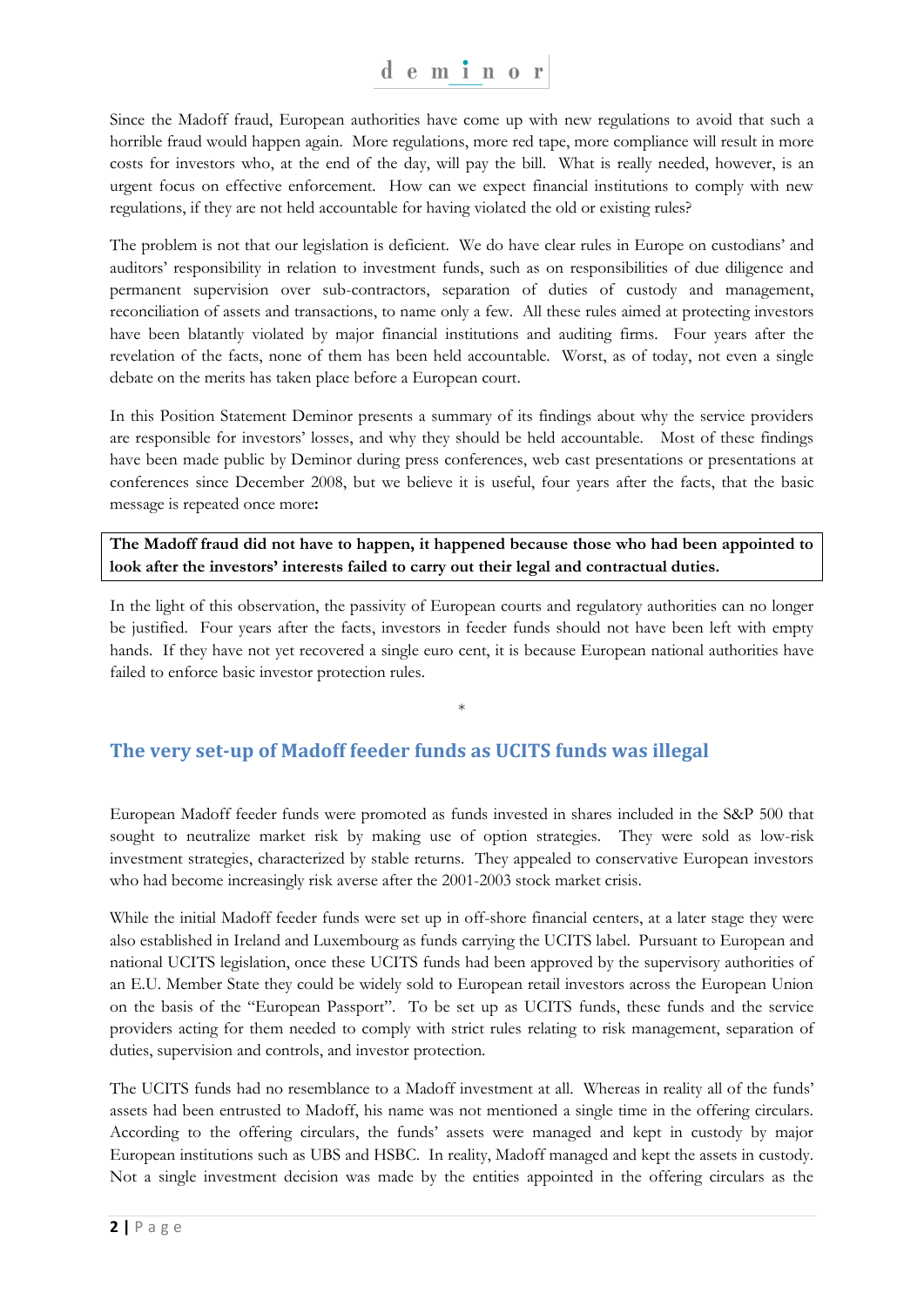investment managers of the funds. Not a single asset was kept in custody by the entities mentioned in the offering circulars as the custodians of the fund. As a result, Madoff ended up combining the central roles of investment manager, broker and custodian of the UCITS funds' assets. The accumulation of these roles in one single entity is prohibited by European and national UCITS rules (see below).

Under Luxembourg law, investment managers can delegate their functions to a third party, but only under very strict conditions (art. 85, 1 of the Luxembourg law of December 22, 2002):

- The CSSF [Luxembourg supervisory authority] must be adequately informed of such delegation
- The delegation can only be made to authorized and controlled investment management companies
- If the delegation is made to a foreign entity, « the cooperation between the CSSF and the foreign regulator must be ensured »
- No delegation can be made to the depositary
- There must be measures in place allowing the manager to effectively control the beneficiary of the delegation
- The prospectus must specify the functions that the manager can delegate

The investment managers of the Madoff feeder funds breached all of these conditions.

Article 85, 2 of the Luxembourg law of December 22, 2002 states in very clear terms : « *In any event, the fact that the management company has delegated certain functions to a third party can have no incidence on the responsibility of the management company and the depositary, and the management company shall not delegate its functions in such a way that it would become a letter-box company* (« une société boîte aux lettres ») » (our underlining)

We believe Article 85, 2 of the Luxembourg law of December 22, 2002 is a special Luxembourg provision that is aimed to act against the so-called "*fund hotel business*" practice according to which investment managers or advisors outside of Luxembourg appoint a Luxembourg entity as official investment manager of the fund, who then delegates its entire function to a third party who effectively acts as the investment manager. Whereas this practice is prohibited for UCITS funds, it was widely used by UCITS Madoff feeder funds. Only Madoff set the investment strategy, decided when to stay in or exit the investment strategy, and made investment decisions. The official investment manager did practically nothing and gave a blank cheque to Madoff to invest the assets.

In the case of UBS Third Party Management Company S.A. which acted as investment manager of Luxalpha, a Luxembourg based UCITS fund, there are even serious indications that UBS tried to create the false impression that it was making effective management decisions. According to an internal operating memorandum issued by UBS, the bank had decided to issue back-dated investment recommendations. By back-dating the recommendations, UBS could issue the recommendations in function of the trades reported by Madoff. This could at least give the impression to the authorities that UBS was effectively making investment recommendations, that there was no illegal delegation of the investment management function to Madoff, and that it was not acting as a letter box company. This evidence also suggests that UBS knew that it was acting in breach of the law.

The auditing firms did not report this clear violation of Luxembourg laws to the authorities or to investors.

As a conclusion, major financial institutions had accepted important duties as investment manager, custodian or fund administrator of the UCITS Madoff feeder funds, and in this way lent their credibility to these funds. However, in reality, Madoff was left in charge of all central functions of the funds. The official service providers' duties only existed on paper. These service providers illegally delegated their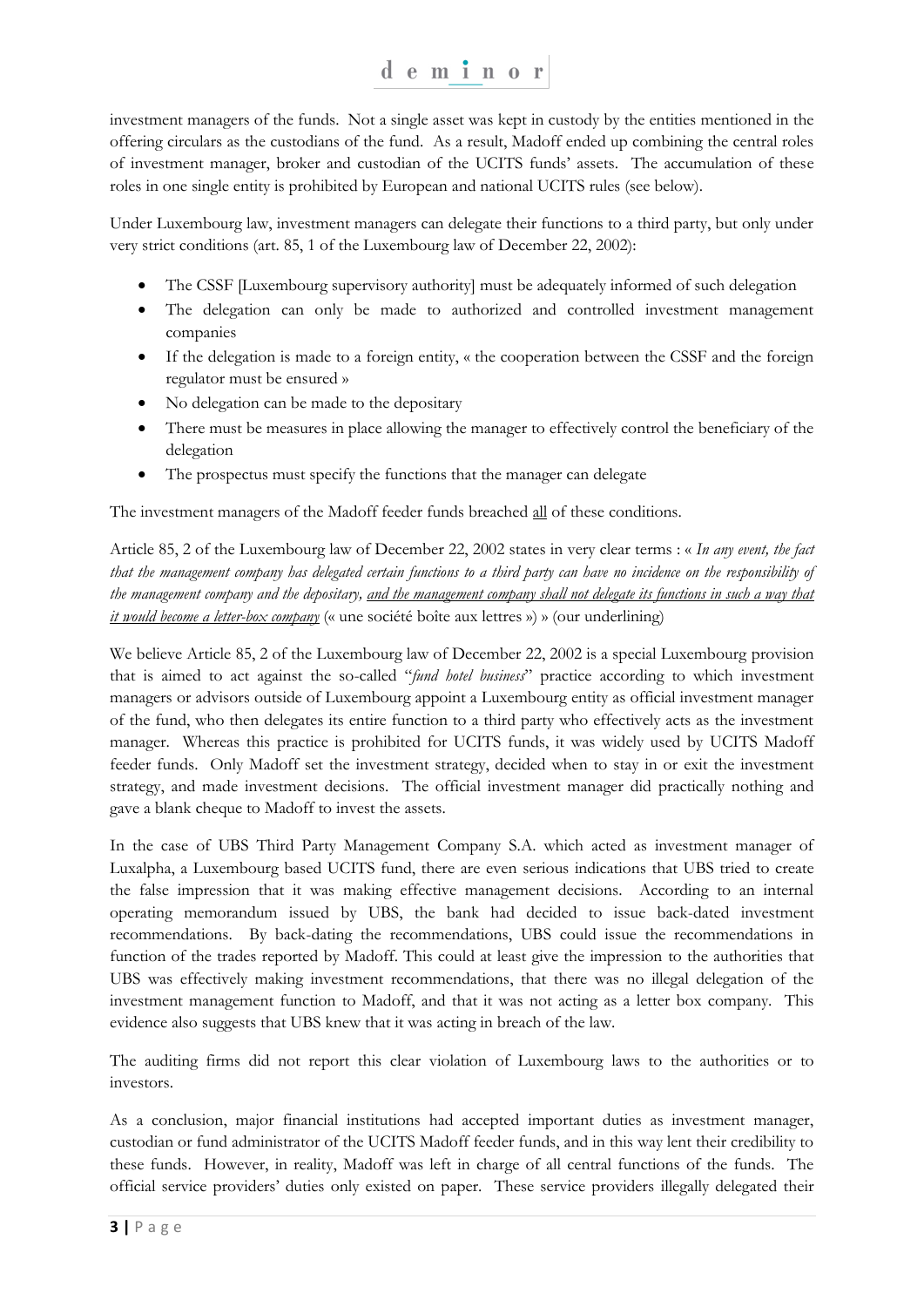duties to Madoff and acted as pure letter box companies in breach of European and national rules relating to UCITS funds.

#### **Investors and authorities were not informed about Madoff's uncontrolled and unlimited powers**

Investors relied on the credibility and creditworthiness of institutions like UBS and HSBC when deciding to invest in the Madoff feeder funds. How could they ever have reasonably thought that institutions with such a name and reputation would be found willing to act in breach of fundamental UCITS rules?

Apart from the fact that the Madoff feeder UCITS funds were illegal from the outset, the investors in the funds and the regulatory authorities had not been informed about the fact that Madoff was effectively in control of all essential functions and that the official "service providers" had not put in place the necessary safeguards to protect investors' interests (see below).

The Luxembourg supervisory authority repeatedly stated that it was not aware of the kind of delegation that had been assigned to Bernard Madoff. This means that none of the funds, the official investment managers, the official custodians and the auditing firms had bothered to report these irregularities to the authorities.

Deminor has seen evidence, however, that UBS Luxembourg S.A., in its capacity as custodian of various Madoff feeder funds, not only omitted to mention Madoff as a sub-custodian in its yearly control report submitted to the CSSF, but that it misrepresented the CSSF about the identity of the sub-custodian that it had appointed to safe-keep the assets of the Madoff feeder funds. We do not believe such misrepresentation can be an error, given the large size of the funds at stake, and the fact that such control report had to be submitted on a yearly basis. Given the fact that the delegation of custody function to Bernard Madoff was illegal (see above), one may question whether the misrepresentation was made in a deliberate attempt to hide the illegality of the delegation from the controlling authorities.

We reasonably conclude from all this that, if the controlling authorities had been correctly informed about the extent of the delegation, they would not have approved the funds, and as a result investors would never have had an opportunity to invest in these funds. This is one of the reasons why we think the custodian banks bear a significant part of the responsibility for the losses suffered by investors.

## **The custodian banks failed to conduct due diligence and to permanently monitor Madoff**

Bernard Madoff did not allow any serious due diligence into his own activities and operations. This was however not what investors were told. Investors invested their monies in the Madoff feeder funds assuming that the officially appointed investment managers and custodians would carry out the required due diligence and permanent supervision over any sub-contractors that they would appoint. According to European and national UCITS rules, the liability of custodians is not affected by the fact that they have delegated certain of their tasks to sub-custodians (Art. 7 of the European Directive 85/661). Luxembourg authorities interpret this rule in the sense that a custodian is responsible if, due to a lack of supervision, the sub-custodian loses the assets.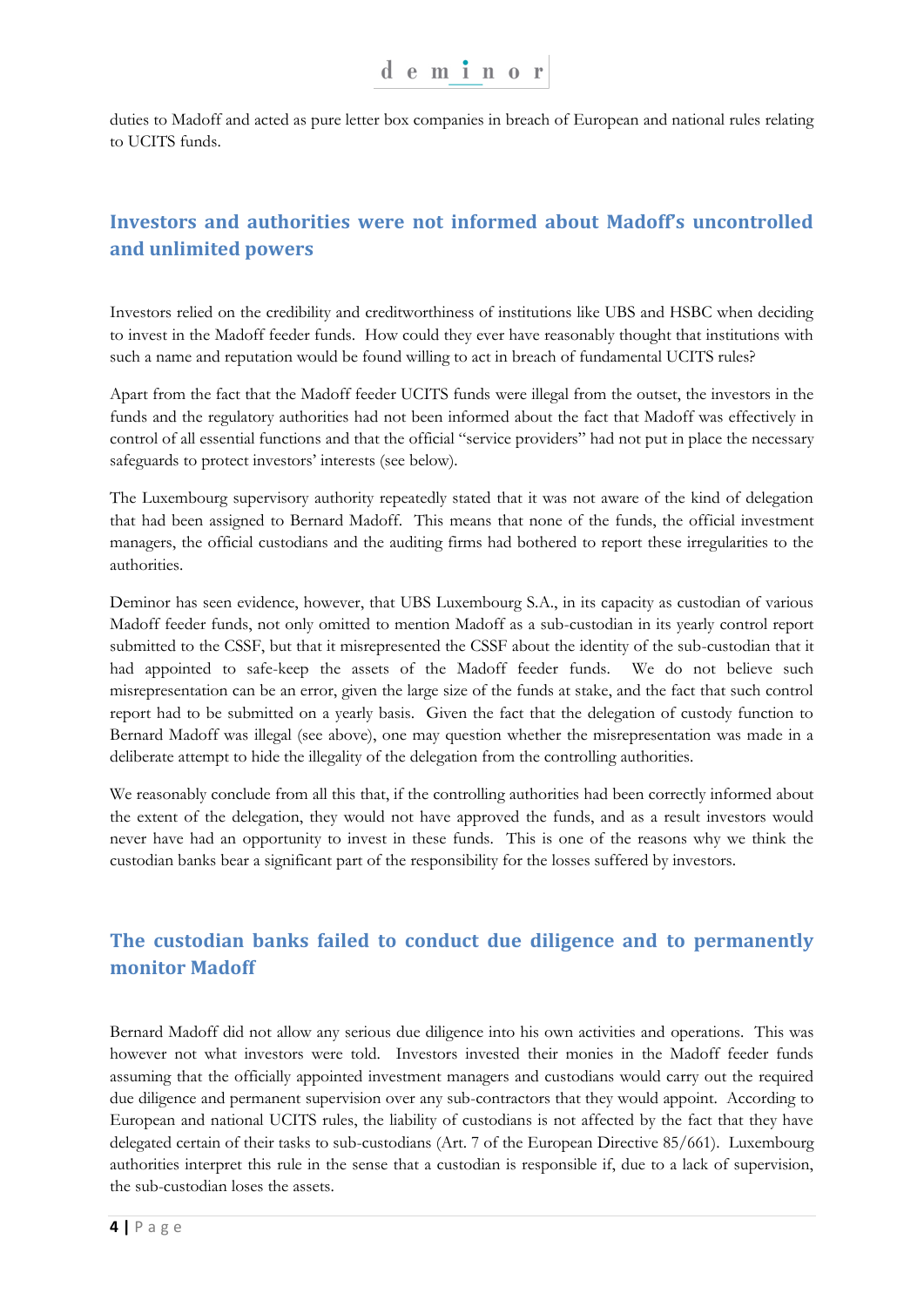The custodian banks acting for the Madoff feeder funds did not carry out the required due diligence and supervision. Despite the fact that billions of euros were handed over to Bernard Madoff, there was no permanent electronic link between the officially appointed custodians and Madoff that could have made it impossible for Madoff to construct his trades *ex post* in function of the known prices of the securities. The trades reported by Madoff to the officially appointed custodians and investment managers contained visible errors. The reported volumes did not fit with reported market volumes and the size of the reported options was so important that it would have had a destabilizing effect on the market. The custodians and auditors did not verify the existence of the assets and the transactions with independent third parties. The banks did not regularly carry out thorough on-site operational due diligence.

To our knowledge only one bank, HSBC, attempted to carry out such thorough due diligence with the assistance of auditing firm KPMG. KPMG's report highlighted various essential risks, including about possible fraud and the existence of the assets. Despite having been informed about these risks, various HSBC entities continued acting as custodian of several Madoff feeder funds and even accepted to act as custodian of the Herald Lux fund, which was set up after discovery by HSBC of the important risks.

The custodian banks are therefore liable for the losses suffered by investors and have a duty to return the assets to the funds and their investors.

### **The auditors failed to report essential operational weaknesses to the investors and the regulatory authorities**

The mission of auditors is not limited to controlling accounting documents but also includes an analysis of the internal functioning and procedures of an investment fund. This analysis includes the central administration and relations with depositary and other intermediaries. Auditors are under an obligation to communicate any weaknesses to the regulatory authorities. The auditors shall also control whether the management company performs its obligations in accordance with legal and contractual obligations.

In the case of the Madoff feeder funds, the auditors failed to report to the authorities and the investors the illegal nature of the delegation to Madoff, which constitutes in itself a basis for their liability for the losses suffered by investors.

One of the central functions of the auditor of an investment fund is to carry out reconciliations between the fund assets (as reported) and the assets held by the depositary. As in the case of the Madoff feeder funds the fund information and the depositary information had the same source (i.e. Madoff), any reconciliation between these two positions was useless. This was a direct result of the illegal delegation. Auditors should therefore have recommended other procedures, such as controls with independent third parties.

Finally, the auditors of the Madoff feeder funds failed to verify the existence of all balance sheet items, as well as the correctness of the amounts and of their accounting. The auditors did not check with any independent third parties whether the funds effectively held the securities which Madoff had stated to have purchased. Again, relying on a custodian statement from Madoff did not make any sense as the balance sheet information was itself based on information provided by Madoff. Only checks with independent parties from whom Madoff had stated to have purchased the securities would have been efficient. If such checks had been carried out, the fraud would have been detected immediately.